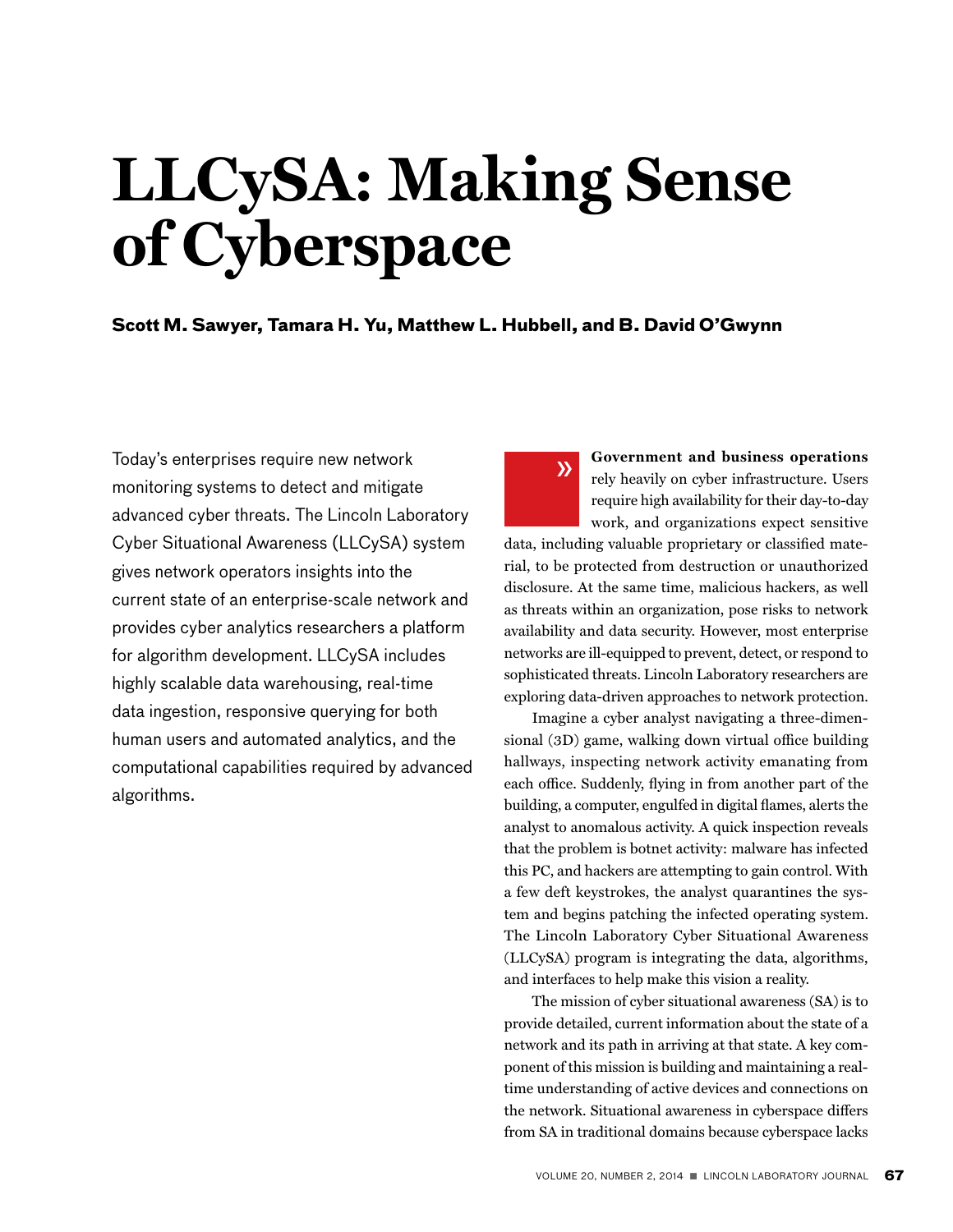clear physical boundaries, situations evolve very quickly, and the quantity of actors and activity can be substantial. However, large amounts of information are available to address the problem—a fact making cyber SA both tractable and more challenging.

Current security tools fail to detect and prevent advanced attacks or to provide the general cyber SA necessary for resilient operations. Many enterprise networks use security information event management (SIEM) systems to monitor network events. However, enterprise network operations generally require several stove-piped tools to cover all requirements, and correlating data between the tools is challenging. Existing tools also have limited extensibility and scalability. New data sources and analytics often require contracting with the SIEM developer for system modifications. Additionally, the systems do not scale well to cluster computing environments that utilize parallel architectures for storage and processing.

Cyber SA serves two main functions: operations and analysis. Network operations require real-time representation of the network to assess defensive posture, help maintain network availability and performance, and identify potential systems of interest. On the other hand, network analysis is primarily forensic and involves responding to security incidents or investigating infected devices. Effective cyber SA enables operators to better secure their network, provides greater visibility of friends and foes, and facilitates the planning, commanding, and execution of missions.

Lincoln Laboratory has developed a system to provide robust SA on enterprise-scale networks using big data technologies. LLCySA's technical approach is to collect information from network sensors, such as server log files and monitoring services, and perform timely analysis of these datasets. LLCySA's main challenges involve achieving scalability while maintaining extensibility. The volume, velocity, and variety of incoming data require the use of a scalable distributed database system combined with a carefully designed storage scheme and parallel ingest processing. Data modeling and query processing enable analysts to construct complex queries and analytics that fuse and enrich information from disparate data sources to better address SA questions. Finally, a plugand-play software architecture enables rapid insertion of new data sources and analytics, and promotes portability of system components to various networks.

# **Research and Development on a Real Network**

LLCySA's research approach is based on bringing real data from Lincoln Laboratory's network into a research environment. Research and development occurs in the Lincoln Research Network Operations Center (LRNOC), where research groups can directly collaborate with the Laboratory's network operations and security departments. By talking to real operators and analysts, researchers gain a deeper understanding of their SA challenges and needs. To date, dozens of use cases have been identified as targets for analytic research and development.

Within the LRNOC, researchers experiment with operationally relevant datasets. LLCySA currently stores more than 50 event types, including server log files, aggregated traffic statistics, alerts from network appliances, and enterprise data. Data sources routinely include firewalls, routers, web proxy servers, email servers, name servers, network and host-based intrusion detection systems, enterprise applications, and other custom systems. The raw data could be in a structured, semistructured, or binary format; arrive streaming or in batches; and must be parsed and preprocessed before being inserted into the database. A data-enrichment process can create additional event types and fuse entities represented in multiple data sources.

Safeguarding Lincoln Laboratory's real network data both for security and privacy is a priority and a condition for data usage. Physical and logical controls have been put in place to protect access and assure security of the data. Additionally, all researchers using the data have signed specific data-handling agreements on what is acceptable use and handling of the data.

This research environment enables cyber security research staff, network operators, and software engineers to closely collaborate while analyzing real data. This approach results in rapid and agile innovation cycles, as tools can be prototyped with immediate feedback from end users. It also accelerates the timeline for research ideas to become mature technologies running on a real network.

# **Fighting Cyber Threats with Big Data Technology**

Enterprise networks are large and complex, as an organization may have thousands of users and devices, dozens of servers, multiple physical locations, and many users connecting remotely. Achieving cyber SA on these networks involves dealing with massive quantities of data.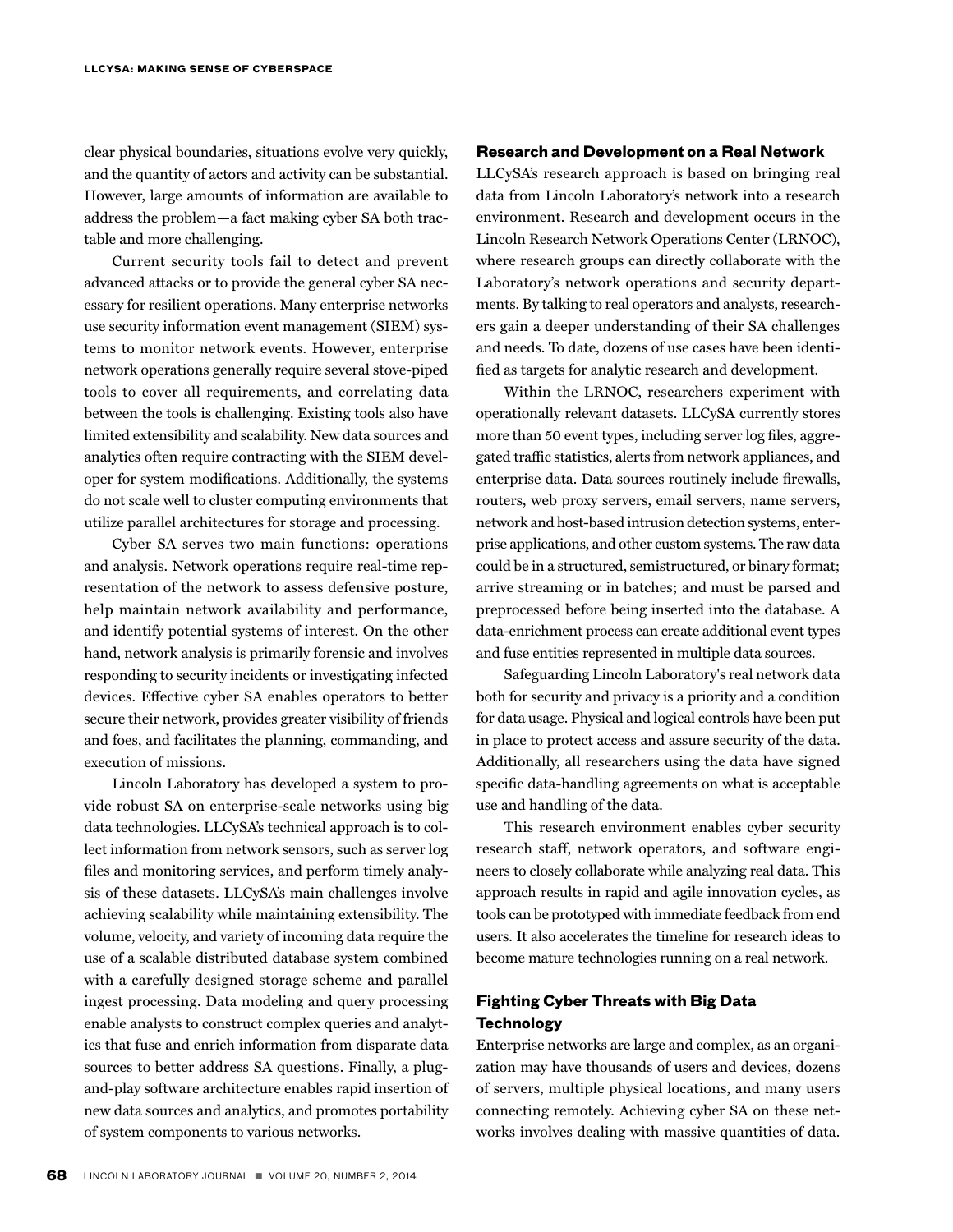To support forensics and advanced analytics, the system must maintain a long history of event information, which in turn requires scalable, distributed storage at the terabyte to petabyte scale. The system must also keep pace with a data rate, engendered by various attached network sensors, that far exceeds the insertion rates of traditional database systems. Each sensor provides information of a different type, in both format and semantics, and these sources may change over time.

Big data challenges are characterized by data volume, velocity, and variety. Traditional servers and software architectures do not scale, and thus LLCySA relies on big data technologies and cluster computing to achieve true scalability. The centerpiece of our big data approach is Apache Accumulo [1], an open-source distributed database with origins in the intelligence community. Coupled with a parallel-processing framework, the system can ingest the data from various sources in real time while simultaneously computing key statistics for use by analytical algorithms. Support for big data is a key requirement for the LLCySA architecture, and we have accordingly designed LLCySA to deploy on any network without compromising scalability.

Systems that attempt to monitor network activity by capturing and processing full-packet data are fundamentally limited by the amount of data they can retain and the complexity of processing they can perform at line speed. Therefore, the primary information sources for the LLCySA system are events generated by network sensors rather than the complete data flow. This design decision results in the loss of some information but also enables a robust system capable of performing advanced analytics over extended time ranges.

Events broadly represent a record of something happening in the cyber environment and can include activity (a user requesting a web page), protocol events (a server assigning an address to a computer), and observations from monitoring systems (a network scanner detecting an operating system vulnerability on a particular computer). An event record ties together attributes of various types or formats, including the Internet protocol (IP) addresses, physical addresses, protocol names, domain names, and uniform resource identifiers. These attribute types often imply a particular string format (e.g., IP addresses consist of four numbers separated by periods) and some semantic meaning (e.g., a physical address uniquely identifies

a real or virtual network interface). Event occurrences imply some sort of connection between attributes, and analysts and algorithms can exploit these connections to gain insight into network activity.

In addition to archiving network events, LLCySA has tools to enable analysts to explore activity. Thus, the system provides responsive and flexible data retrieval. However, combining the capacity and scalability of big data tools with the interactivity of more traditional databases is a particularly tough challenge. Lincoln Laboratory is a leader in adapting scalable database technology to meet the needs of analysts and algorithm developers, and we have used multiple techniques to meet data retrieval requirements.

## **Cyber Situational Awareness Architecture**

The LLCySA system architecture comprises components for data ingest, storage, query, and analysis while providing cluster-computing resources for parallel processing. Figure 1 shows the system components. The system supports three types of users: the data engineer, analytics developer, and security analyst. The data engineer understands the raw network data feeds and writes applications for the ingest platform that parse and import the data sources into the system. The analytics developer writes applications that run on the analytics platform. These applications can request data through the query-processing subsystem and can insert new data to issue alerts or to enrich existing records. Some analytics applications are designed to interact with a user (such as browser-based or command-line event search tools), while others run as an uncued background process searching for particular types of network activity. The security analyst operates the various analytics applications and can issue queries for the purpose of network operations or forensic analysis. This three-pronged design enables the system to perform ingest, query, and analysis of the network data in an efficient and scalable way.

Data flow in the system starts with the various data sources being initially staged on the central file system. The data sources contain information about network events (authentication, web requests) involving entities on the network (machines, users). The parallel ingest platform handles the necessary parsing and preprocessing prior to ingesting the event records as rows in a database table. Once ingested, network events can be queried by applications running in the analytics platform. The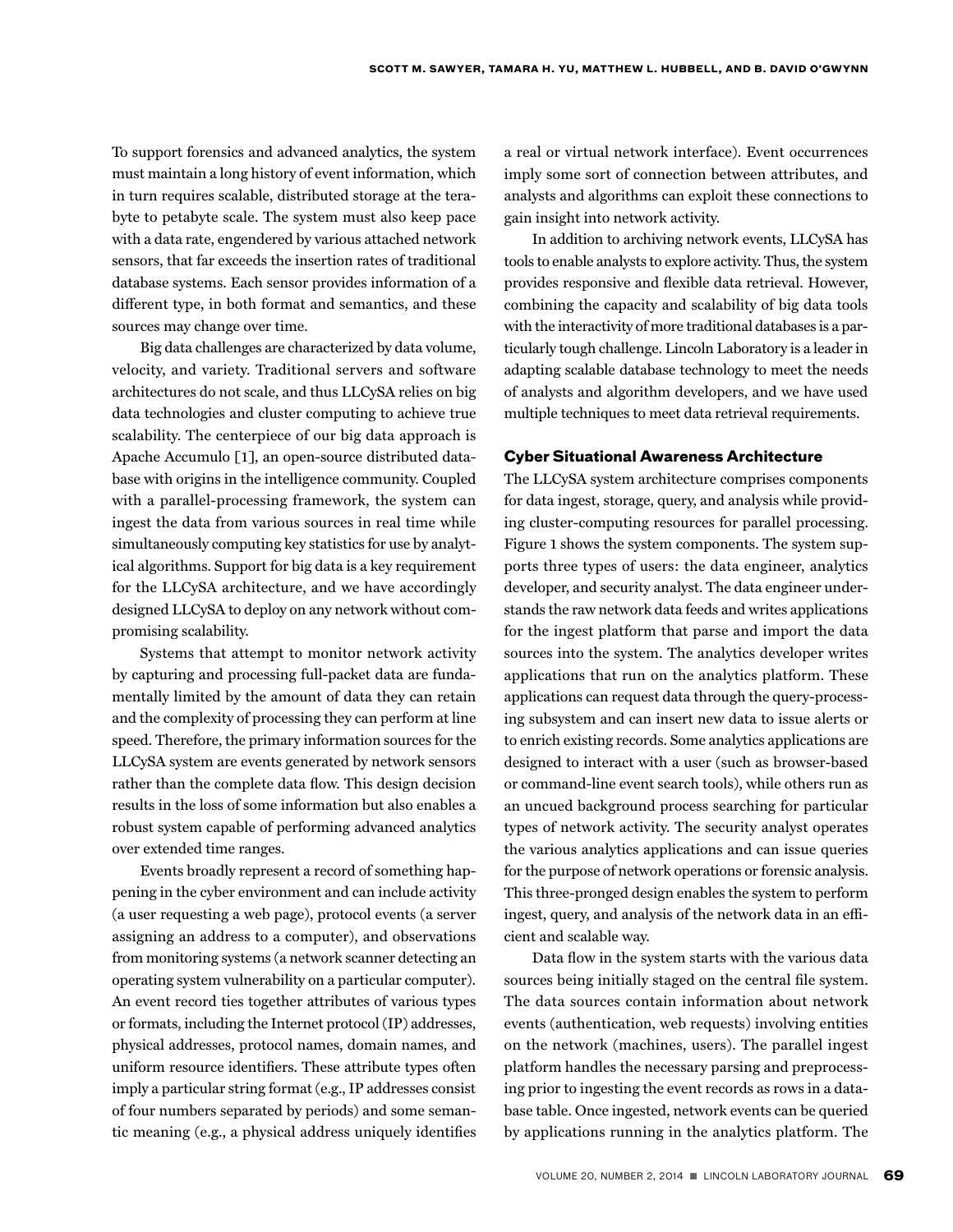

**FIGURE 1.** The LLCySA architecture enables developers and analysts to use high-performance computing resources to draw conclusions from massive datasets. The ingest platform adds data feeds to the distributed database, from which applications query data via the analytics platform. API is application programming interface.

query processor is designed to deliver responsive results to these applications. For some types of queries, parallel clients can be used to accelerate data retrieval. These processes all run within a cluster environment, as shown in Figure 2.

### **Scalable Storage and Ingest**

The LLCySA system handles data volume with a multinode distributed Accumulo database instance, which is based on Google's BigTable design [2]. Our initial instance of the system uses eight server nodes for 60-terabyte capacity, but the database has been demonstrated to scale to more than 1000 nodes. Accumulo is a key-value store that achieves scalability by sorting records at the time of ingestion and that offers fast lookups along a single dimension [3]. Records in Accumulo are stored in lexicographical order by key—a row identifier and column identifier. This key structure encourages Accumulo's use as a tabular store in which each record is a row identifier, a column identifier, and a value. Sorting by key ensures that scans based on a single row or range of rows are very fast, regardless of how large the database grows.

For maximum retrieval performance, the keying scheme must be carefully designed such that the majority of common queries can be performed by simply selecting a range of rows. Unfortunately, given the wide variety of data sources being ingested and the need to support ad hoc exploratory queries, it is impossible to design any one row-key structure to make all potential



**FIGURE 2.** TX-CYSA is a 24-node compute cluster that provides more than 200 terabytes of distributed storage and 576 processing cores for cyber analytic development and network monitoring.

queries highly efficient. However, one dimension stands out as applicable to all event data: a time stamp. Given the frequency with which users restrict queries by time range, we encode time into the row key to give time restrictions first-class support. Seen in Figure 3a, our row key is composed of three parts: a shard (or partition) number, the time stamp of the event occurrence (reversed with respect to the Unix epoch), and an 8-byte hash of the event to minimize the chance of key collisions in dense datasets.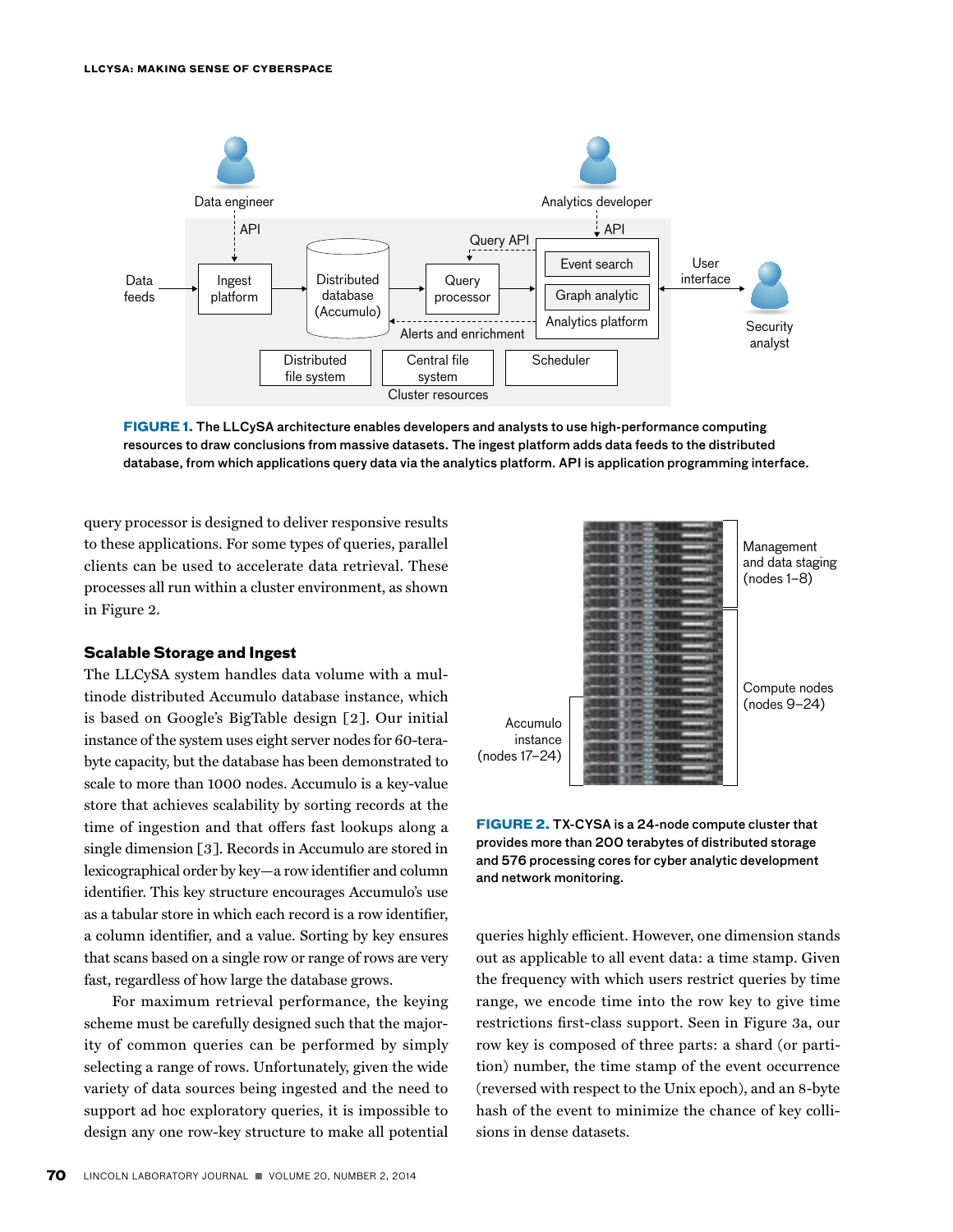

**FIGURE 3.** The LLCySA storage schema uses two tables per event type and carefully designed keys to support efficient queries. The event table is the primary query table set in reversed time stamp order. The index table enables queries to quickly retrieve records containing a particular value (in field name or value) and links back to the corresponding event table row.

In database architectures, sharding is a horizontal partitioning of data across servers such that groups of rows are stored together. LLCySA achieves sharding by beginning the row identifier with a shard number. This number corresponds to a zero-padded integer string between 00 and 31, for a total of 32 shards. The shard count is chosen at design time and should be a multiple of the total number of database servers. The purpose of the shard is to maximize parallelism among the servers, both at query and ingest time. The shard of a particular event can be chosen in a number of ways. We experimented with various methods and found that beginning a row key with a random shard number ensures uniform data distribution across the tablet servers with the best ingest and retrieval performance.

The time stamp is included to provide for time-oriented query optimization. It is reversed such that recent events appear before older events when sorted. To calculate the reversed time stamp, the event time is converted to a Unix-style time stamp (i.e., the number of seconds since the Unix epoch), negated, and projected back to a Gregorian calendar and formatted without delimiters. In a real-time system, it is useful to be able to quickly query for the latest events. Our reversed time stamp ensures that any query for a particular time period will return the most recent events first.

The column key and value contain the field name and field value, respectively. This scheme is based on Lincoln Laboratory's Dynamic Distributed Dimensional Data Model (D4M) schema [4] with a slight modification to enable some performance improvements when computing projections of very long rows. The D4M computation system [5] can be readily adapted to accommodate this schema change.

Our keying scheme for the event table allows efficient time-based queries, but all other queries require an exhaustive search of row values within that time period, which would be prohibitively time-consuming. To help solve this issue, we employ an index table for a subset of event fields. The structure of these index entries is shown in Figure 3b. To preserve storage space, only the subset of fields likely to be included in query conditions is indexed. Given a query on a particular column-value pair (e.g., "select all entries where src\_ip equals 10.10.10.87"), a scan on the secondary index table is dispatched for all row identifiers starting with src\_ip|10.10.10.87. This scan will quickly return all row keys in the event table where this condition is met. If necessary, these rows can then be retrieved from the event table to get the event occurrence's other fields.

The high-velocity network data are processed in parallel to support real-time preprocessing and ingest. Ingest is a batched process, with log files and network sources processed at regular intervals. The process is highly data parallel, as the raw data can be easily partitioned across the cluster for preprocessing and insertion into Accumulo. Preprocessing steps include parsing the raw data and transforming it into one of two common file formats: comma-separated value (CSV) or JavaScript object notation (JSON). Since both of these formats are supported by a wide array of development environments, integrating new data sources is straightforward. After preprocessing, ingestion of the outputted files is parallelized, so that rows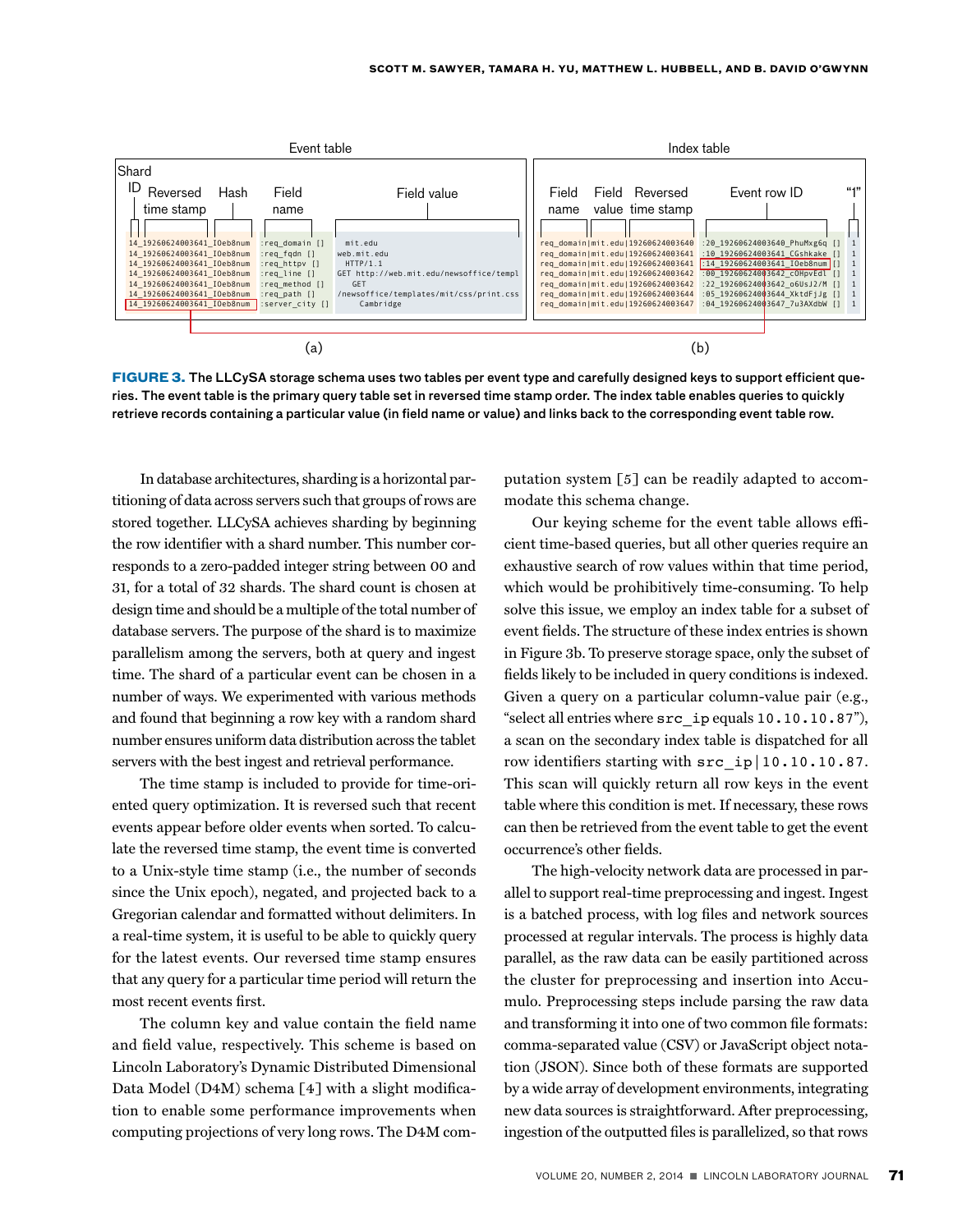in CSV files and objects in JSON files are transformed into Accumulo *writes* (sets of row, column, and value triples). Aggregate database ingest rates scale well with the number of clients, so this parallelization is efficient and can be implemented using well-known job schedulers such as Open Grid Engine.

We have demonstrated ingest scalability up to 256 processors on the TX-CYSA cluster [6]. Given the current cluster size and 10 Gbps network, data ingest has not yet fully utilized the network. However, as this application grows to larger clusters to handle petabyte-scale datasets, scalability will become limited by network bandwidth.

## **Query Processing**

The LLCySA query processor provides composable operators for selecting, filtering, and aggregating entries [7]. The operator model is based on Accumulo's concept of entry iterators. In Accumulo, all server-side data operations are handled through a Java iterator framework. At scan time, entries are read off disk or from a memory cache into a tree of cascaded iterators, in which inputs and outputs are sets of key-value pairs. Accumulo serverside iterators are stateless between iterations and cannot initiate new scans (although seeking other entries within a row is possible). These restrictions enable trivial parallelism, but they preclude standard Structured Query Language capabilities, such as "distinct" and "join" operations. Such tasks, therefore, must be performed client-side.

Data retrieval in LLCySA occurs through queries composed of one or more operators. These operators run externally from the database servers, and the first operator always initiates Accumulo scans. Each query specifies a database table name, a list of fields (i.e., columns) to be retrieved, and a set of conditions. Other operators accomplish tasks such as aggregating results (e.g., forming histograms), limiting the number of results, or splitting the result set into pages. Unlike server-side iterators, LLCySA operators preserve states between iterations, enabling computationally trivial determination of aggregates such as histograms and counts of distinct values. Loosening the state preservation restriction complicates query parallelization, but several strategies exist for exploiting concurrency.

Query conditions are evaluated by filtering entries on the tablet servers or by using the index table. Generally, the Accumulo iterator framework operates on individual entries (i.e., single key-value pairs). However, the LLCySA query model applies restriction conditions to entire rows, such that a row is accepted or rejected by the iterator depending on whether that row's set of columns collectively satisfy query conditions.

Accumulo is designed for petabyte-scale data analysis and has been demonstrated to solve out-of-core graph traversals requiring 10 to 100 hours to complete. Thus, it is not tuned for low-latency performance on interactive queries. Scan results are sent to the client in batches of automatically determined size. This batching can impose a latency penalty of several seconds before the client receives the first result. Moreover, Accumulo has no builtin feature for limiting the number of scan results. Thus, the user may need to wait for a large number of results to batch on the tablet servers even if only a small number of results are desired.

Therefore, to improve interactive query performance, we have implemented an adaptive batching technique based on the time range. All queries specify a particular time range by which to restrict results. Instead of executing a query over the entire range at once, the LLCySA technique splits the time range into batches, which change in size adaptively depending on the number of results returned and the runtime of the query. Our query batching technique achieves improvement in query responsiveness of more than 10 times over other techniques as measured by the latency in receiving the first result.

# **Analytics Platform**

The LLCySA data storage, retrieval, and processing resources form a platform on which developers create analytical and user-facing applications. These applications can request data through the query processor, insert new data, or interface directly with the Accumulo database or distributed file system. Rather than restricting developers to a particular programming language or application programming interface, LLCySA provides a flexible Linux cluster environment based on the LLGrid software stack [8]. This platform enables algorithm development in MATLAB/D4M, Python, R, and other high-level languages, while user interfaces can be implemented as web services using any software framework or library. In particular, we highlight two applications built on the LLCySA platform.

Unlike server-side iterators, LLes.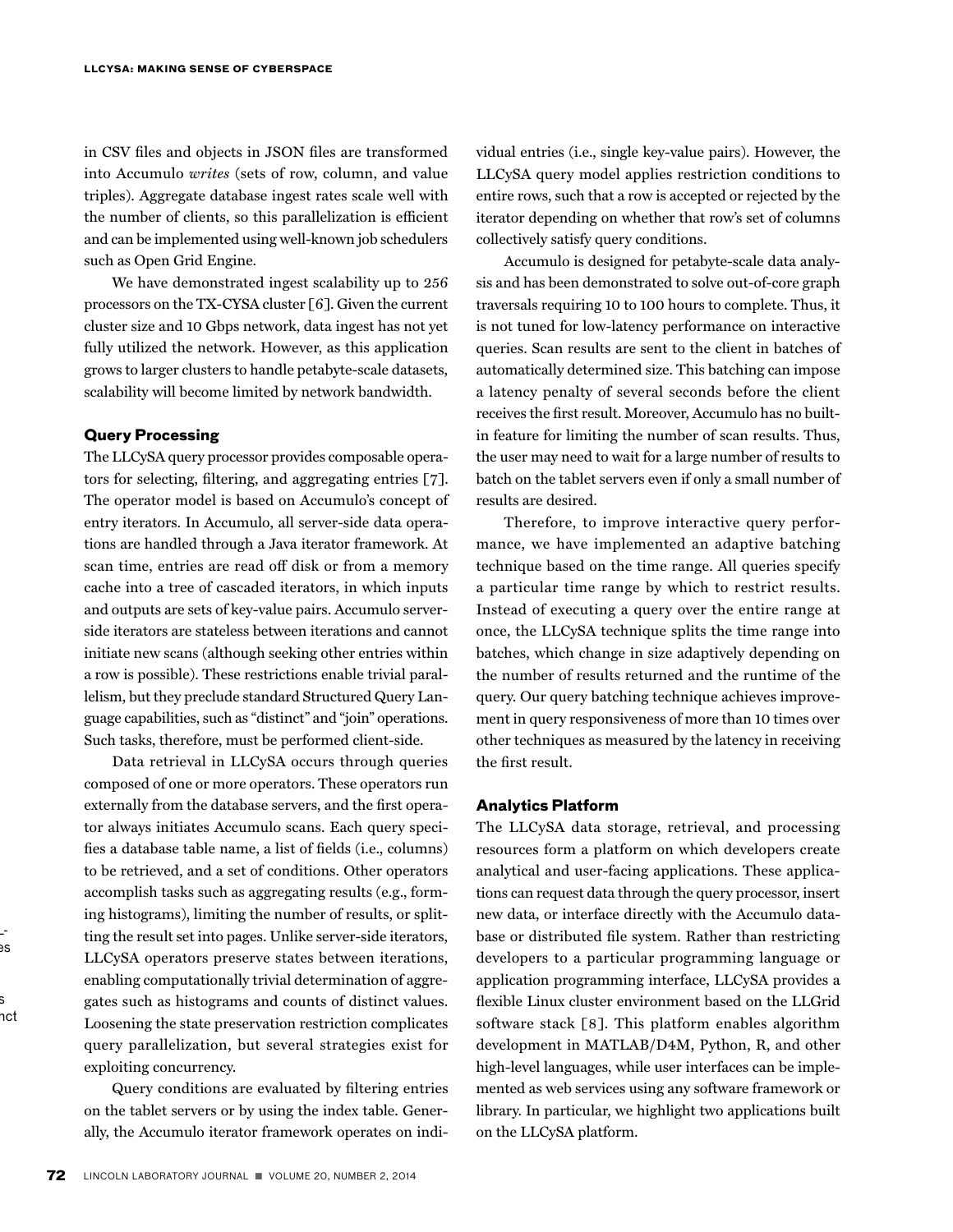

# **FIGURE 4.** CYSA3D

immerses a user in a 3D representation of the Laboratory network, allowing an analyst to quickly observe the state of the network and interrogate devices encountered along the way.

## **CYSA3D: Visualizing Cyberspace**

Obtaining SA of network activity across an enterprise presents unique visualization challenges. Cyber operators and analysts are required to quickly gather and correlate large volumes of disparate data to identify the existence of anomalous behavior. Traditional network SA tools present volumes of logs and graphs of data in a variety of forms. Over time, the stream of logs and scatter plots, bar charts, pie charts, and graphs lose much of their meaning because of information overload.

One approach to this challenge leverages technology utilized in the 3D gaming industry. The video-game medium provides a platform for users to immerse themselves in a world in which the player is able to absorb a tremendous amount of environmental information rapidly and sustain it for a long time. Within LLCySA, the 3D environment employs a diverse set of cues to creatively depict a computer's behavior, state, and location. For example, a computer downloading an unusually large amount of data may be depicted as a computer icon spinning around, which indicates abnormal behavior. These tools can create a virtual world that accurately represents the physical. Accurate geolocation of the assets lets the user seamlessly identify the location of network assets operating on the network. The user

is then able to obtain pertinent information about the assets of interest, thereby enabling accurate SA and even triggering a real-world response.

On the basis of this concept, researchers have developed CYSA3D (for cyber situational awareness in 3D), a real-time visualization of the Lincoln Laboratory network, shown in Figure 4. The application relies primarily on three data inputs. The first is the network access control data feed that contains events of hosts connecting and disconnecting from the network and profiles of those hosts, including connecting network ports, assigned IP addresses, media-access control addresses, operating systems, and owner information. Second, the application imports electronic drawings of the Laboratory's floor plans and extracts the locations of its nearly 10,000 network faceplates. The third input is a mapping of network ports to faceplates maintained by the Facility Services Department. By fusing these three data sources, the application produces a virtual representation of the Laboratory, in which network assets are geolocated onto building drawings.

CYSA3D allows a user to patrol through this virtual environment and interrogate devices encountered along the way. Devices are assigned visual cues (e.g., colors, icons, or simple animations) to show their properties.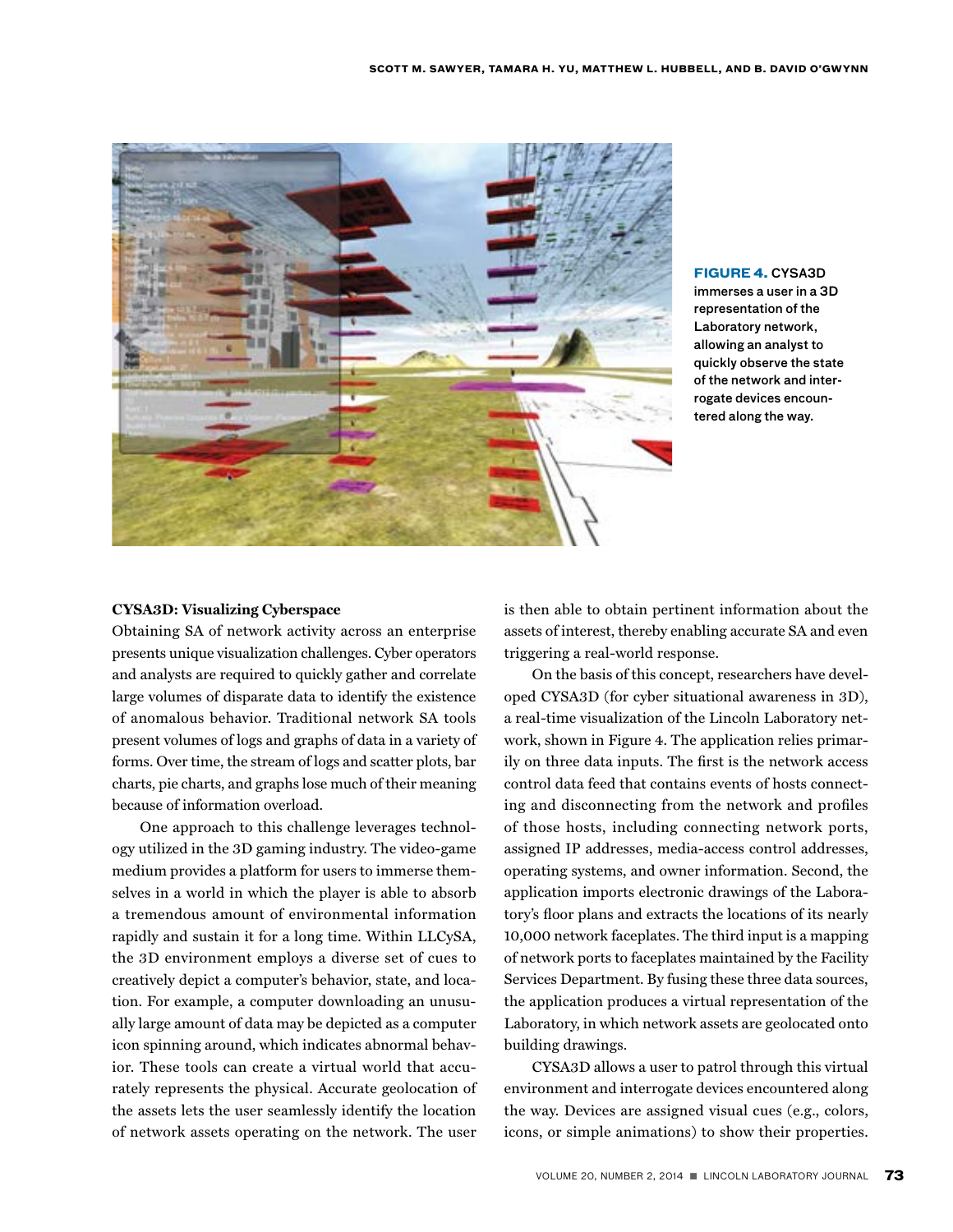

**FIGURE 5.** A multidisciplinary team led by Diane Staheli designed the "Big Enterprise BigBoard" to provide a concise visual representation of the state of the hypothetical enterprise network. For more information on this interface, see the corresponding LabNote on page 12.

If additional data feeds are available, such as web activity logs or alerts from intrusion detection systems, the application can augment the display of devices with such information. In addition to using the patrol mode of interaction, users can search based on arbitrary criteria and have the resulting devices fly directly into the field of view. For example, users may pull all devices that have been flagged by an intrusion detection system and triage all the alerts.

#### **Graph-Based Botnet Detection**

A key benefit of LLCySA is support for advanced analytical techniques that derive actionable intelligence from large datasets. One such technique considers the mathematical graph in which vertices represent internal computers and external web servers, and edges represent web requests between two computers. Researchers have demonstrated an algorithm capable of detecting the signature of malicious botnet traffic in the presence of normal web traffic and have integrated this technique into LLCySA as an uncued background analytic.

This graph analysis technique applies detection theory from conventional signal processing theory to find threats in a noisy background [9]. The approach formulates the web-connection graph as a sparse adjacency matrix and applies sparse matrix decomposition techniques to establish a model for normal activity and reasonable thresholds for anomalous activity. The anomalous subgraph detection analytic is implemented in D4M, which leverages the large web traffic archive stored in Accumulo.

# **Continuing Analytic and Application Development**

The LLCySA program has demonstrated various capabilities on a pilot system and has already deployed capabilities on the Lincoln Laboratory network. Further development and technology transitions are planned for the Laboratory's network as well as for other tactical networks.

As the LLCySA program enters its final year, the team's focus is shifting to building additional applications, preparing the platform to transition into a support phase, and deploying the tools to the Laboratory's network operations. Following the conclusion of the program, the platform and the LRNOC will remain operational for future research efforts.

The research team continues to collaborate with the Laboratory's internal security departments to identify opportunities to design interfaces and applications that can directly aid network analysts and operators in their daily tasks. A cross-divisional Laboratory team designed a visual analytic for enterprise network SA [10], which has inspired ongoing LLCySA prototyping and development. Figure 5 shows a sample screen from this interface design.

Additionally, big data analytic development for cyber security continues as part of the LLCySA program and through several other Laboratory efforts. Researchers are applying the latest data science techniques and the Laboratory's cyber expertise to detect network threats more quickly and effectively. LLCySA serves as an important research platform for proof-of-concept development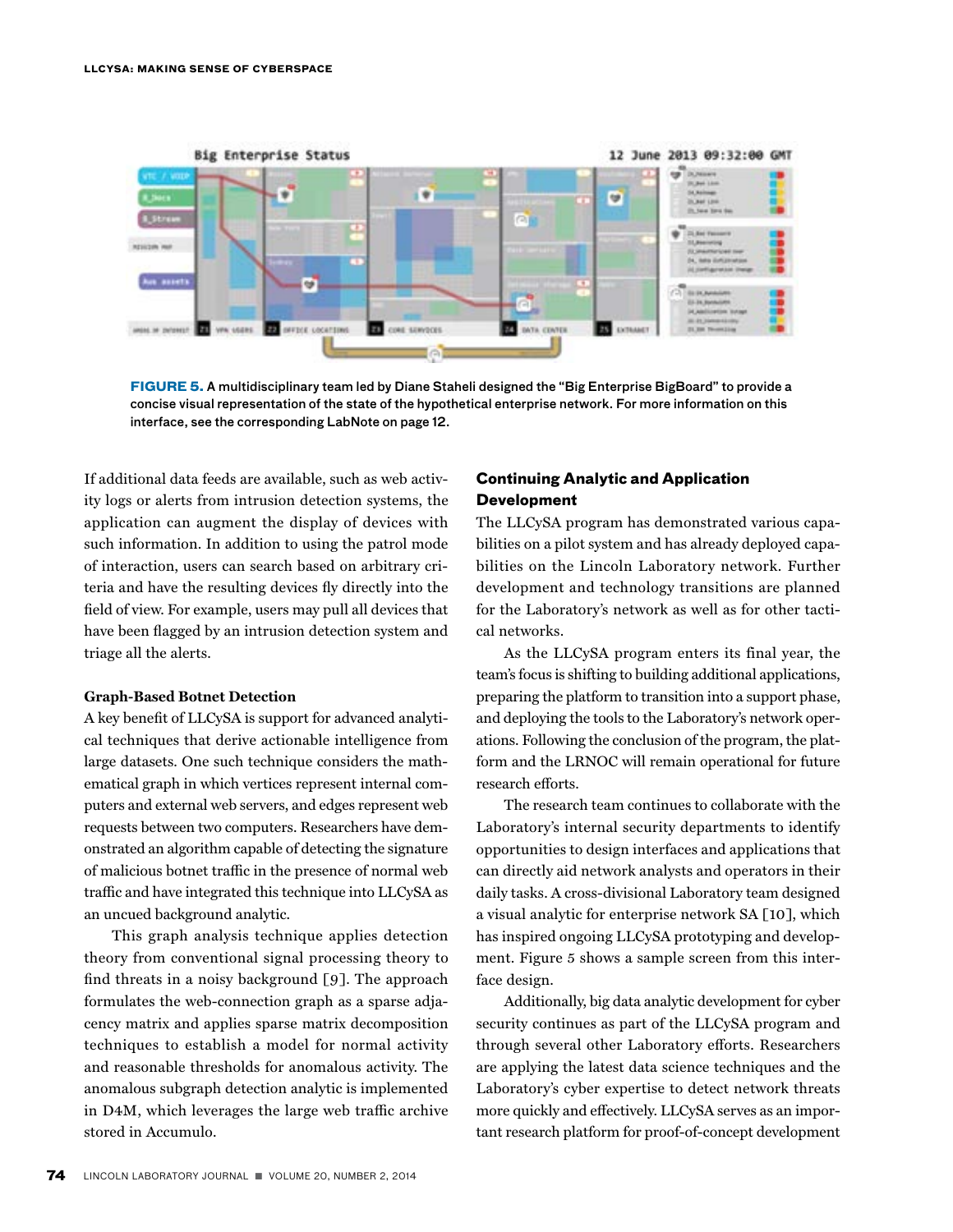before deployment on the Laboratory's network and transition to tactical networks in the Department of Defense and intelligence community.

# **Acknowledgments**

This article highlights the work of the entire LLCySA team: Ethan Aubin, Chansup Byun, Suresh Damodaran, Christopher Degni, Jack Fleischman, Jeffrey Gottschalk, Nwokedi Idika, Stephen Kelley, Jeremy Kepner, Peter Michaleas, Jeremy Mineweaser, Matthew Schmidt, Alexia Schulz, Diane Staheli, An Tran, Seth Webster, and James Will.

The team would also like to acknowledge the following stakeholders: from the Lincoln Research Network Operations Center (LRNOC), Joshua Haines, Chad Meiners, Maureen Hunter, Philip Marquardt, David Danico, and Ronald Hersey; from the Information Services Department (ISD), James Medeiros and Stephen Castellarin; and from the Security Services Department (SSD), John "Scott" Macdonald and Paul Burke.

#### **References**

- 1. Apache Accumolo<sup>Tm</sup> website, http://accumulo.apache.org/
- 2. F. Chang, J. Dean, S. Ghemawat, W. Hsieh, D. Wallach, M. Burrows, T. Chandra, A. Fikes, R. Gruber. "Bigtable: A Distributed Storage System for Structured Data," *ACM Transactions on Computer Systems*, vol. 26, no. 2, 2008.
- 3. S. Patil, M. Polte, K. Ren, W. Tantisiriroj, L. Xiao, J. Lopez, G. Gibson, A. Fuchs, B. Rinaldi. "YCSB++: Benchmarking and Performance Debugging Advanced Features in Scalable Table Stores," *Proceedings of the 2nd ACM Symposium on Cloud Computing,* 2011.
- 4. J. Kepner, C. Anderson, W. Arcand, D. Bestor, W. Bergeron, C. Byun, M. Hubbell, P. Michaleas, J. Mullen, D. O'Gwynn, et al., "D4M 2.0 Schema: A General Purpose High Performance Schema for the Accumulo Database," *Proceedings of the 2013 IEEE High Performance Extreme Computing Conference*, 2013. Available online at http://ieee.hpec.org/2013/ agenda.htm.
- 5. J. Kepner, W. Arcand, W. Bergeron, N. Bliss, R. Bond, C. Byun, G. Condon, K. Gregson, M. Hubbell, J. Kurz, et al., "Dynamic Distributed Dimensional Data Model (D4M) Database and Computation System," *Proceedings of the IEEE International Conference on Acoustics, Speech and Signal Processing (ICASSP),* 2012, pp. 5349–5352.
- 6. C. Byun, et al. "Driving Big Data with Big Compute." *Proceedings of the 2012 IEEE High Performance Extreme Computing Conference*, 2012. Available online at http://ieee.hpec. org/2012/agenda.htm.
- 7. S. Sawyer, D. O'Gwynn, and T. Yu, "Understanding Query Performance in Accumulo," *Proceedings of the 2013 IEEE High Performance Extreme Computing Conference*, 2013. Available online at http://ieee.hpec.org/2013/agenda.htm.
- 8. N.T. Bliss, R. Bond, J. Kepner, H. Kim, and A. Reuther, "Interactive Grid Computing at Lincoln Laboratory," *Lincoln Laboratory Journal*, vol. 16, no. 1, 2006, pp. 165–216.
- 9. B. Miller, N. Bliss, P. Wolfe, and M. Beard, "Detection Theory for Graphs," *Lincoln Laboratory Journal*, vol. 20, no. 1, 2013 pp. 10–30.
- 10. D. Staheli, A. Brennen, D. Danico, R. Harnasch, M. Hunter, R. Larkin, J. Mineweaser, K. Nam, D. O'Gwynn, H. Phan, A. Schulz, M. Snyder, and T. Yu, "Situational Awareness Display Design," VAST Challenge, 2013. Available as a paper, "A Novel Display for Situational Awareness at the Network Operations Center," at users.soe.uscs.edu/~pang/ visweek/2013/vast/challenge.html.

#### **About the Authors**



Scott M. Sawyer is an associate member of the technical staff in the Computing and Analytics Group at Lincoln Laboratory. His diverse research activities have included characterizing the performance of big data technology, designing scalable software architectures, parallelizing computer vision techniques, and co-inventing a novel,

photonically enabled multicore processor architecture. He joined the Laboratory in 2011 from Lockheed Martin, where he worked on naval radar in software, electronics and systems engineering roles and was awarded a patent for secure memory technology. He received his bachelor's degree from Villanova University in 2006, summa cum laude, and his master's degree from the University of Pennsylvania in 2010, both in electrical engineering.



Tamara H. Yu is currently a technical staff member of the Cyber Systems and Operations Group at Lincoln Laboratory. Her research focuses on data fusion and visualization for network security. Her current project aims to create an enterprise-scale data and analytic platform based on open standards and net-centric principles. Pre-

viously, she has developed a number of tools for visualizing security metrics and monitoring cyber threats. She has also contributed to the Lincoln Adaptable Real-time Information Assurance Testbed (LARIAT), focusing on test configuration and monitoring as well as desktop application actuation. She received bachelor's and master's degrees in computer science from the Massachusetts Institute of Technology in 2004.